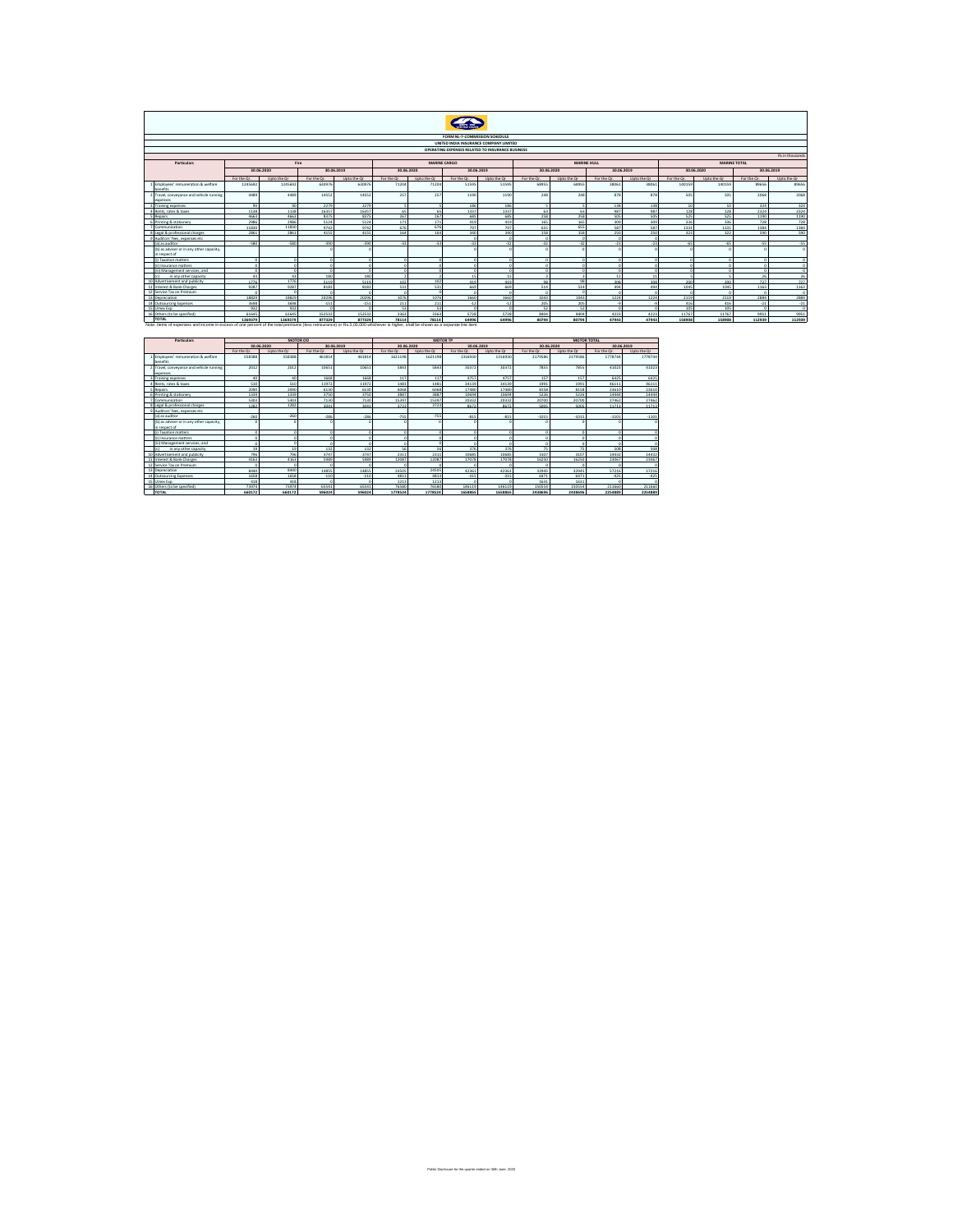|                                                           | FORM NL-7-COMMISSION SCHEDULE                                                                                                          |             |             |             |             |             |                |                |                |                |             |             |                  |             |             |             |
|-----------------------------------------------------------|----------------------------------------------------------------------------------------------------------------------------------------|-------------|-------------|-------------|-------------|-------------|----------------|----------------|----------------|----------------|-------------|-------------|------------------|-------------|-------------|-------------|
|                                                           | UNITED INDIA INSURANCE COMPANY LIMITED                                                                                                 |             |             |             |             |             |                |                |                |                |             |             |                  |             |             |             |
|                                                           |                                                                                                                                        |             |             |             |             |             |                |                |                |                |             |             |                  |             |             |             |
|                                                           | OPERATING EXPENSES RELATED TO INSURANCE BUSINESS<br>Aviation<br><b>Engineering</b><br>Workmen compensation<br><b>Personal Accident</b> |             |             |             |             |             |                |                |                |                |             |             |                  |             |             |             |
| Particulars                                               |                                                                                                                                        | 30.06.2020  | 30.06.2019  |             | 30.06.2020  |             | 30.06.2019     |                | 30.06.2020     |                | 30.06.2019  |             |                  | 30.06.2020  |             | 30.06.2019  |
|                                                           | For the Or.                                                                                                                            | Upto the Or | For the Or. | Upto the Or | For the Or. | Upto the Or | For the Or.    | Upto the Or    | For the Or.    | Upto the Or    | For the Or. | Upto the Or | For the Or.      | Upto the Or | For the Or. | Upto the Or |
| 1 Employees' remuneration & welfare                       | 29981                                                                                                                                  | 29981       | 21145       | 21145       | 232349      | 232349      | 127295         | 127295         | 30730          | 30730          | 54978       | 54978       | 200120           | 200120      | 107841      | 107841      |
| <b>benefits</b>                                           |                                                                                                                                        |             |             |             |             |             |                |                |                |                |             |             |                  |             |             |             |
| 2 Travel, conveyance and vehicle running                  | 108                                                                                                                                    | 108         | 488         | 488         | 837         | 837         | 2936           | 2936           | 111            | 111            | 1268        | 1268        | 721              | 721         | 2487        | 2487        |
| expenses                                                  |                                                                                                                                        |             |             |             |             |             |                |                |                |                |             |             |                  |             |             |             |
| 3 Training expenses                                       |                                                                                                                                        |             | 76          | 76          | 17          | 17          | 460            | 460            |                |                | 199         | 199         | 14               | 14          | 390         | 390         |
| 4 Rents, rates & taxes                                    | 27                                                                                                                                     | 27          | 548         | 548         | 212         | 212         | 3300           | 3300           | 28             | 28             | 1425        | 1425        | 183              | 183         | 2796        | 2796        |
| 5 Repairs                                                 | 112                                                                                                                                    | 112         | 281         | 281         | 870         | 870         | 1689           | 1689           | 115            | 115            | 730         | 720         | 749              | 749         | 1431        | 1431        |
| 6 Printing & stationary                                   | 22                                                                                                                                     |             | 172         | 172         | 557         | CC7         | 1034           | 1034           | 74             | 74             | AAC.        | AAC.        | 490 <sup>1</sup> | 490         | 876         | 876         |
| 7 Communication                                           | 285                                                                                                                                    | 285         | 327         | 327         | 2207        | 2207        | 1965           | 1965           | 292            | 292            | 849         | 849         | 1901             | 1901        | 1665        | 1665        |
| 8 Legal & professional charges                            | 69                                                                                                                                     | 69          | 139         | 139         | 534         | 534         | 839            | 839            | 71             | 71             | 362         | 362         | 460              | 460         | 710         | 710         |
| 9 Auditors' fees, expenses etc.                           |                                                                                                                                        |             |             |             |             |             |                |                |                |                |             |             |                  |             |             |             |
| (a) as auditor                                            | $-14$                                                                                                                                  | $-14$       | $-13$       | $-13$       | $-108$      | $-108$      | $-79$          | .79            | $-14$          | $-14$          | $-34$       | $-34$       | $-93$            | $-93$       | $-67$       | $-67$       |
| (b) as adviser or in any other capacity,<br>in respect of | $\sim$                                                                                                                                 |             |             |             |             |             |                |                |                |                |             |             |                  |             |             |             |
| (i) Tayatinn matters                                      |                                                                                                                                        |             |             |             |             |             |                |                |                |                |             |             |                  |             |             |             |
| (ii) Insurance matters                                    |                                                                                                                                        |             |             |             |             |             |                |                |                |                |             |             |                  |             |             |             |
| iii) Management services: and                             |                                                                                                                                        |             |             |             |             |             |                | $\sim$         |                |                |             |             |                  |             | r.          |             |
| in any other capacity<br>1 <sup>1</sup>                   |                                                                                                                                        |             |             |             |             |             | 2 <sup>c</sup> | 2 <sup>c</sup> |                |                |             |             |                  |             | 24          | 31          |
| 10 Advertisement and nublicity                            | 43                                                                                                                                     |             | 172         | 172         | 331         | 331         | 1033           | 1033           | $\overline{a}$ |                | 446         | AAG         | 285              | 285         | 875         | 875         |
| 11 Interest & Bank Charges                                | 224                                                                                                                                    | 224         | 274         | 274         | 1732        | 1732        | 1651           | 1651           | 229            | 229            | 713         | 713         | 1492             | 1492        | 1398        | 1398        |
| 12 Service Tax on Premium                                 |                                                                                                                                        |             |             |             |             |             |                |                |                |                |             |             |                  |             |             |             |
| 13 Depreciation                                           | 453                                                                                                                                    | 453         | 680         | 680         | 3512        | 3512        | 4095           | 4095           | 464            | 464            | 1768        | 1768        | 3025             | 3025        | 3,469       | 3469        |
| 14 Outsourcing Expenses                                   | 89                                                                                                                                     | 89          | JS.         |             | 690         | 690         | $-30$          | $-30$          | 91             | Q <sub>1</sub> | $-13$       | $-13$       | 594              | 594         | $-26$       | $-26$       |
| 15 Honey Fyn                                              | 22                                                                                                                                     | 22          |             |             | 174         | 174         |                |                | 23             | 23             |             |             | 150              | 150         |             | $\Omega$    |
| 16 Others (to be specified)                               | 1416                                                                                                                                   | 1416        | 2346        | 2346        | 10975       | 10975       | 14124          | 14124          | 3023           | 3023           | 56249       | 56249       | 6712             | 6712        | 10302       | 10302       |
| <b>TOTAL</b>                                              | 32890                                                                                                                                  | 32890       | 26636       | 26636       | 254897      | 254897      | 160348         | 160348         | 35284          | 35284          | 119402      | 119402      | 216800           | 216800      | 134178      | 134178      |